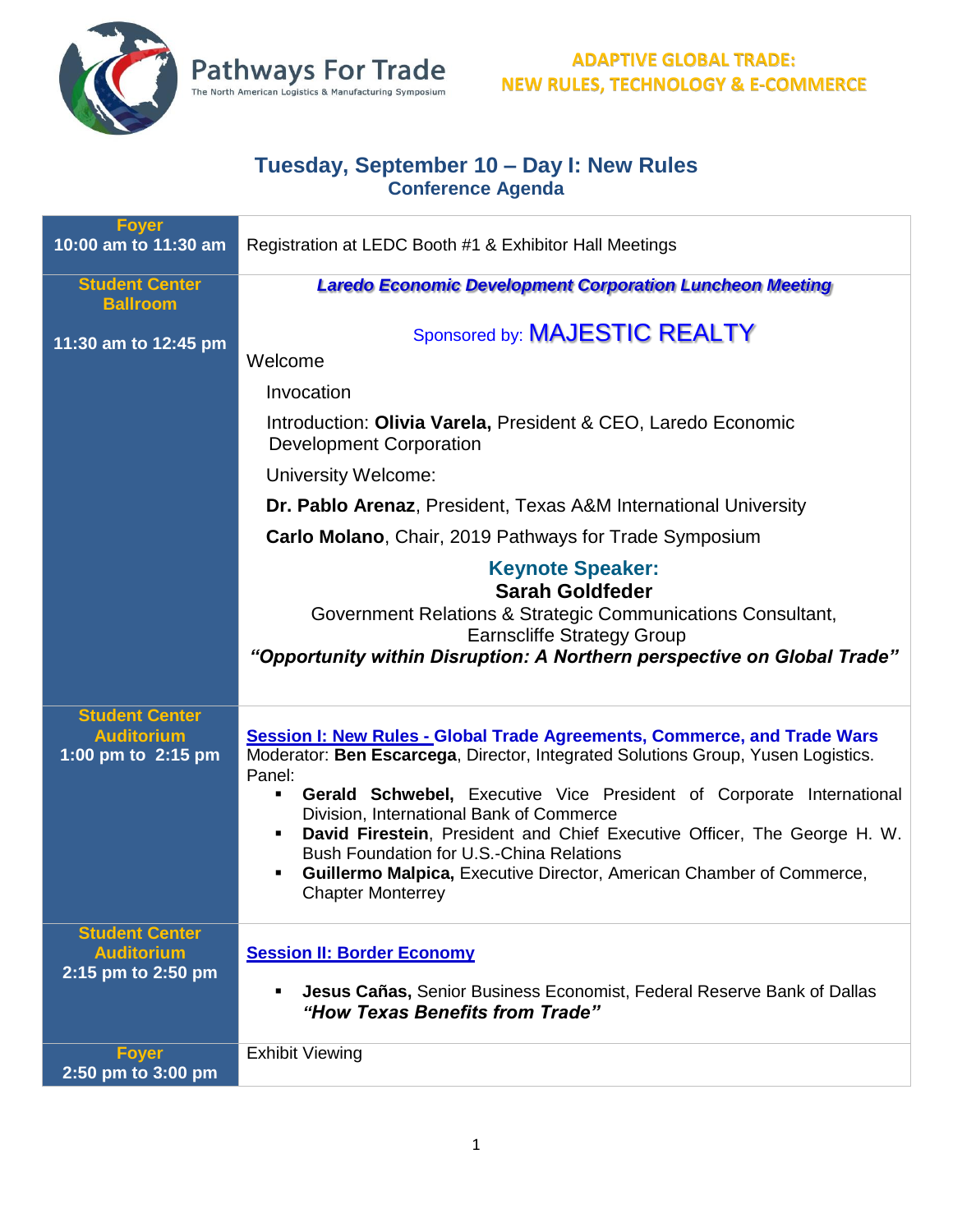

## **ADAPTIVE GLOBAL TRADE: NEW RULES, TECHNOLOGY & E-COMMERCE**

| <b>Student Center</b> |                                                                                                  |
|-----------------------|--------------------------------------------------------------------------------------------------|
| <b>Auditorium</b>     | <b>Session III: The State of Trade</b>                                                           |
|                       | Moderator: Dr. Federico Schaffler, Director of the Texas Center For Border                       |
| 3:00 pm to 4:00 pm    | Economic & Enterprise Develop, Texas A&M International University<br>Panel:                      |
|                       | Ken Roberts, President, World City                                                               |
|                       | William C. Lane, Chief Executive Officer, America's Trade Policy                                 |
|                       |                                                                                                  |
| <b>Student Center</b> |                                                                                                  |
| <b>Auditorium</b>     | Session IV: In Bond Shipments. How the New Rules Will Affect You                                 |
| 4:00 pm to 5:00 pm    | Moderator: Alejandro Gonzalez, Chief Operations Officer, Allied Forwarding & Gontor<br>Logistics |
|                       | Panel:                                                                                           |
|                       | James Swanson, Director of the Cargo and Security Controls Division, for<br>$\blacksquare$       |
|                       | Cargo and Conveyance Security, U.S. Customs and Border Protection Office                         |
|                       | of Field Operations                                                                              |
|                       | Jose D. Gonzalez, 15th Term COAC Co-team Lead In-Bond Work Group                                 |
|                       |                                                                                                  |
| <b>Student Center</b> |                                                                                                  |
| <b>Foyer</b>          | <b>Exhibit Viewing &amp; Networking Break</b>                                                    |
| 5:15 pm to 5:30 pm    |                                                                                                  |
|                       | Join us for a                                                                                    |
|                       | "North America Trade Celebration"                                                                |
|                       | <b>Hors d'oeuvres and Cocktails</b>                                                              |
|                       | Tuesday, September 10th                                                                          |
|                       | 5:45 pm - 8:30 pm                                                                                |
|                       |                                                                                                  |
|                       | International Bank of Commerce at 2418 Jacaman Rd.                                               |
|                       | "Commercial Integration between Mexico and the U.S."                                             |
|                       | <b>With Special Guest:</b>                                                                       |
|                       | Mtro. Agustin Barrios Gomez, General Partner, International Capital<br>Partners (ICP)            |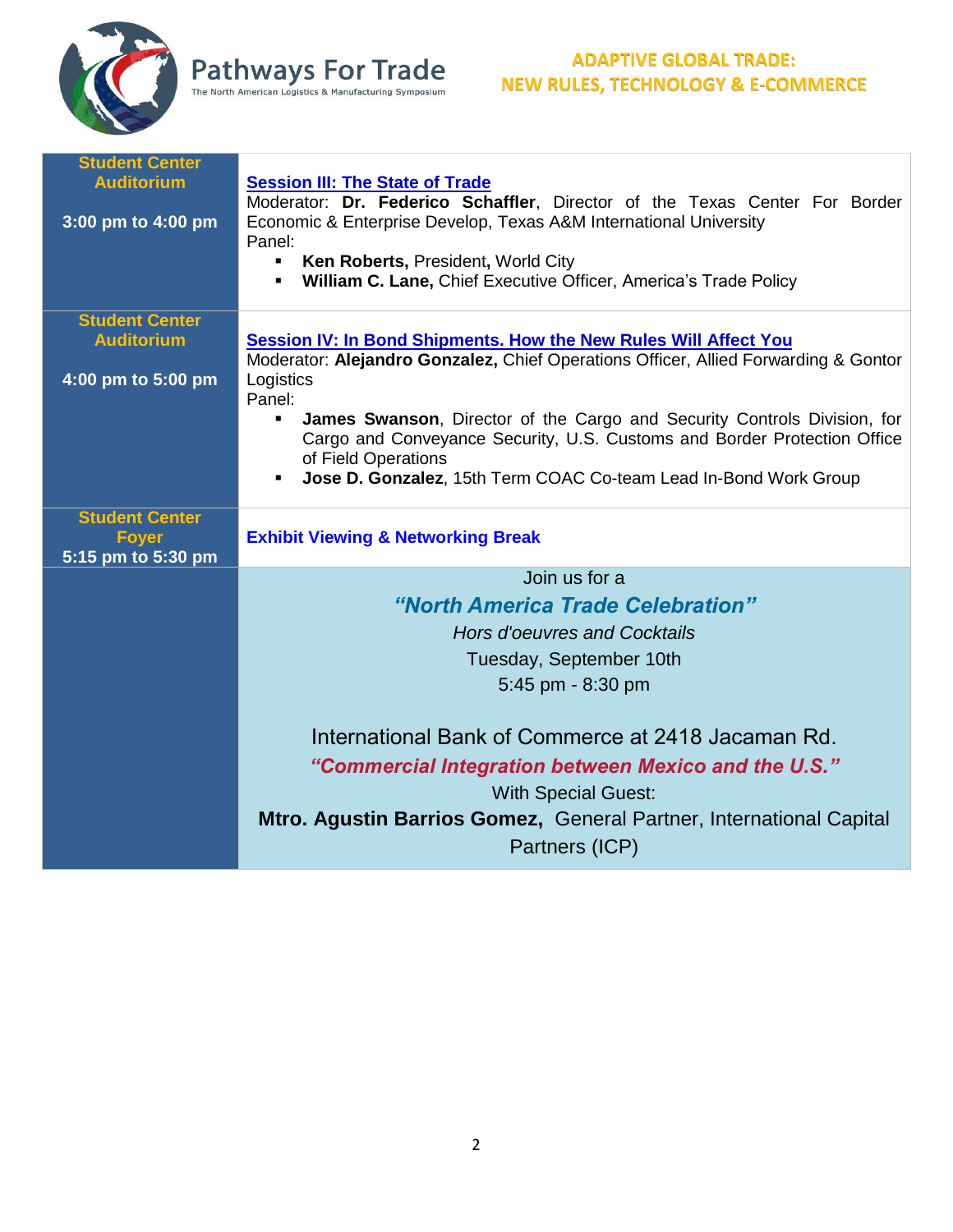

## **Wednesday, September 11 – Day II: Technology and E-Commerce Conference Agenda**

| <b>Foyer</b><br>7:45 am to 8:30 am<br>8:30 am to 8:40 am | Exhibitor Hall Meetings & Breakfast Buffet<br>Presentation of Colors- Commemoration of 9/11<br>U.S. Customs and Border Protection Honor Guard                                                                                 |
|----------------------------------------------------------|-------------------------------------------------------------------------------------------------------------------------------------------------------------------------------------------------------------------------------|
| <b>Student Center</b>                                    | <b>Breakfast Meeting</b>                                                                                                                                                                                                      |
| <b>Ballroom</b>                                          | <b>Breakfast Sponsors: YUSEN LOGISTICS &amp; PALOS GARZA</b>                                                                                                                                                                  |
| 8:40 am to 9:30 am                                       | <b>FORWARDING, LLC</b>                                                                                                                                                                                                        |
|                                                          | Welcome: Carlo Molano, Chair, 2019 Pathways for Trade Symposium                                                                                                                                                               |
|                                                          | <b>Keynote Speaker:</b><br><b>Todd Owen,</b><br>Executive Assistant Commissioner, Office of Field Operations, U.S. Customs and<br><b>Border Protection</b>                                                                    |
| <b>Student Center</b>                                    |                                                                                                                                                                                                                               |
| <b>Auditorium</b><br>9:45 am to 10:55 am                 | <b>Session V: Disruptive Technology and its Impact on Supply Chain/Manufacturing</b>                                                                                                                                          |
|                                                          | Moderator: Alaster Love, PANACEA Strategy, Supply Chain Technology and Cyber                                                                                                                                                  |
|                                                          | Security<br>Jennifer Blair, North American Block Chain Leader for Industrial Markets, IBM<br><b>Omar Aquino, Sales Director Mexico and Latin America, Mobile Industrial</b><br>Robots, Inc.                                   |
|                                                          | Introduction: Joseph Mendiola, Vice President of Business Attraction & Retention,<br>Laredo Economic Development Corporation                                                                                                  |
|                                                          | <b>Special Introduction of "LUCAS" CO-BOT</b>                                                                                                                                                                                 |
| <b>Foyer</b><br>10:55 am to 11:10 am                     | <b>Exhibit Viewing &amp; Networking Break</b>                                                                                                                                                                                 |
| <b>Student Center</b><br><b>Auditorium</b>               | <b>Session VI: The Modernization of Cross-Border Best Practices</b>                                                                                                                                                           |
| 11:10 am to 12:10 am                                     | Moderator: Miguel Perez. Program Manager, Transplace                                                                                                                                                                          |
|                                                          | Panel:<br>Mark E. Vickers, Chief Executive Officer, Borderless Coverage<br>Dave K. Teeple, Chief Distribution Engineer, Sedlak Supply Chain Consultants<br>٠<br>Manuel Diaz, President, SEKO Logistics Supply Chain de Mexico |